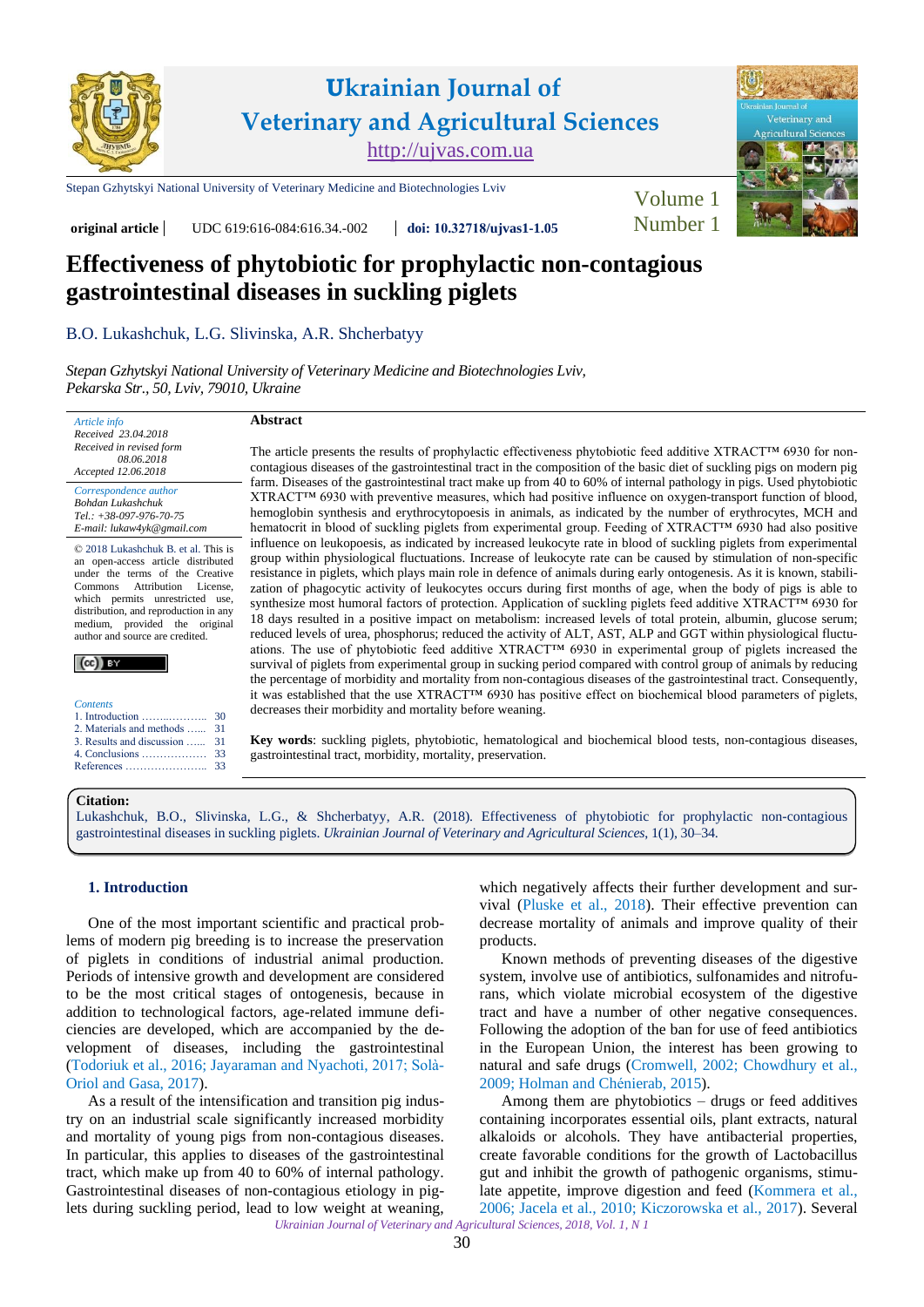<span id="page-1-0"></span>authors ([Vidanarachchi](#page-4-0) et al., 2005; [Costa et al., 2013](#page-4-0)), which studied the use of phytobiotics for piglets, also point out increasing growth parameters and preservation.

Research objective was to determine prophylactic effectiveness of phytobiotic XTRACT™ 6930 as part of the basic diet for non-contagious gastrointestinal diseases in suckling piglets on modern pig farm.

#### **2. Materials and methods**

The studies were performed on pig farm. The object of the research were clinically healthy piglets (Landrace;  $n = 40$ ) aged 10 days, selected on the basis of analogues (age, sex, weight).

Experimental group of piglets from the age of 10 to 28 days received additionaly to feed made fodder additive XTRACT™ 6930 (Pancosma S.A., Switzerland) at dose of 0,15 g/kg in accordance with the recommendations in the guideline to use.

The material for the study was blood, obtained from the vena cava cranialis on the  $10^{th}$  (before feeding XTRACT<sup>IM</sup> 6930),  $20<sup>th</sup>$  and 28 days of age (before weaning from the sow). Blood samples were tested for erythrocytes (RBC), hemoglobin (Hb), hematocrit (HCT), leukocytes (WBC), mean corpuscular volume (MCV), mean corpuscular hemoglobin (MCH), mean corpuscular hemoglobin concentration (MCHC). Serum samples were tested for total protein (TP), albumin (Alb), urea (Urea), creatinine (Crea), glucose (Glu), total bilirubin (TB); activity of aspartate aminotransferase (AST), alanine aminotransferase (ALT), alkaline phosphatase (ALP), gamaglutamiltransferase (GGT); content of calcium (Сa) and phosphorus (P). Hematological and biochemical blood tests were performed at the laboratory of animal internal diseases and clinical diagnostic at Stepan Gzhytskyi National University of Veterinary Medicine and Biotechnologies Lviv using hematological analyzer Mythic 18 (Orphee S.A., Switzerland) and biochemical analyzer BS-120 (Shenzhen Mindray Bio-Medical Electronics Co., Ltd., China) with PZ Cormay S.A. (Poland) reagents.

To control the preservation we formed control  $(n = 134)$ and experimental group ( $n = 137$ ) of clinically healthy piglets selected on the basis counterparts, who were in the same housing. The piglets were followed up from  $10<sup>th</sup>$  to 28-day of age (before weaning from the sow), with detection of morbidity and mortality due to non-contagious diseases of gastrointestinal tract.

Clinical status was controlled 24 hour per day, throughout the research period by standard methods of veterinary medicine [\(Vlizlo et al., 2012\)](#page-4-0).

All experimental data were processed by standard methods of mathematical statistics using statistical package of Microsoft Excel 2013, assessing the probability of the indicators ( $P < 0.05$ ;  $P < 0.01$ ;  $P < 0.001$ ) according to Student's t-test.

In conducting experimental studies, all bioethical norms were observed in relation to animals that meet the requirements of the Law of Ukraine "On the protection of animals from cruel treatment" and European Convention for the Protection of Vertebrate Animals used for Experimental and other Scientific Purposes [\(Official Journal of the European](#page-3-0) [Union\)](#page-4-0).

## **3. Results and discussion**

At the beginning of experiment the blood erythrocyte rate in suckling pigs of experimental (EG) and control (CG) group was in the range  $4.7-6.4 \times 10^{12}/L$  and in average  $5.8 \pm 0.09$  i  $5.6 \pm 0.10 \times 10^{12}$ /L comparing to normal levels  $5-8 \times 10^{12}$ /L.

On the 20th day of life the blood erythrocyte rate in animals from control group was significantly lower on 8.6%  $(P < 0.01)$  comparing with the beginning of experiment and was in average  $5.3 \pm 0.09 \times 10^{12}$ /L (4.6–6.0 × 10<sup>12</sup>/L). No significant changes of this parameter revealed in experimental group.

On the  $28<sup>th</sup>$  day of piglets life this parameter in control group was in the range  $4.7-6.2 \times 10^{12}$ /L and in average  $5.5 \pm 0.10 \times 10^{12}$ /L and was significantly lower on 5.2%  $(P < 0.01)$  comparing to 10<sup>th</sup> day. In the experimental group of pigs erythrocyte level was in average  $6.0 \pm 0.11 \times 10^{12}$ /L  $(4.9-6.5 \times 10^{12}$ /L) and was significantly higher on 7.1%  $(P < 0.05)$  comparing to the 10th day and on 9.1%  $(P < 0.01)$ comparing to the  $20<sup>th</sup>$  day of animals life and control group.



Fig. 1. The blood erythrocyte rate in suckling piglets  $(10^{12}/L)$ 

*Note*: In this and the following figures, the difference is statistically significant

 $* - P < 0.05$ ; \*\*  $- P < 0.01$  (experimental group compared to control)

 $\degree$  – P < 0.05;  $\degree$  – P < 0.01 (20<sup>th</sup> day compared to 10<sup>th</sup>)

 $' - P < 0.05$ ; " $- P < 0.01$  (28<sup>th</sup> day compared to 20<sup>th</sup>)

^ – P< 0.05; ^^ – P < 0.01 (28<sup>th</sup> day compared to 10<sup>th</sup>)

At the beginning of experiment the hemoglobin blood level in suckling piglets from control and experimental group was in average  $95.2 \pm 1.65$  i  $94.7 \pm 1.92$  g/L respectively with normal values (90–120 g/L).

On the  $28<sup>th</sup>$  day of animal's life this parameter in piglets from experimental group was in average  $99.3 \pm 1.82$  g/L  $(77.8-106.3 \text{ g/L})$  and was significantly higher on 6.3%  $(P < 0.05)$  comparing to control group.



**Fig. 2.** Hemoglobin blood level in suckling piglets (g/L)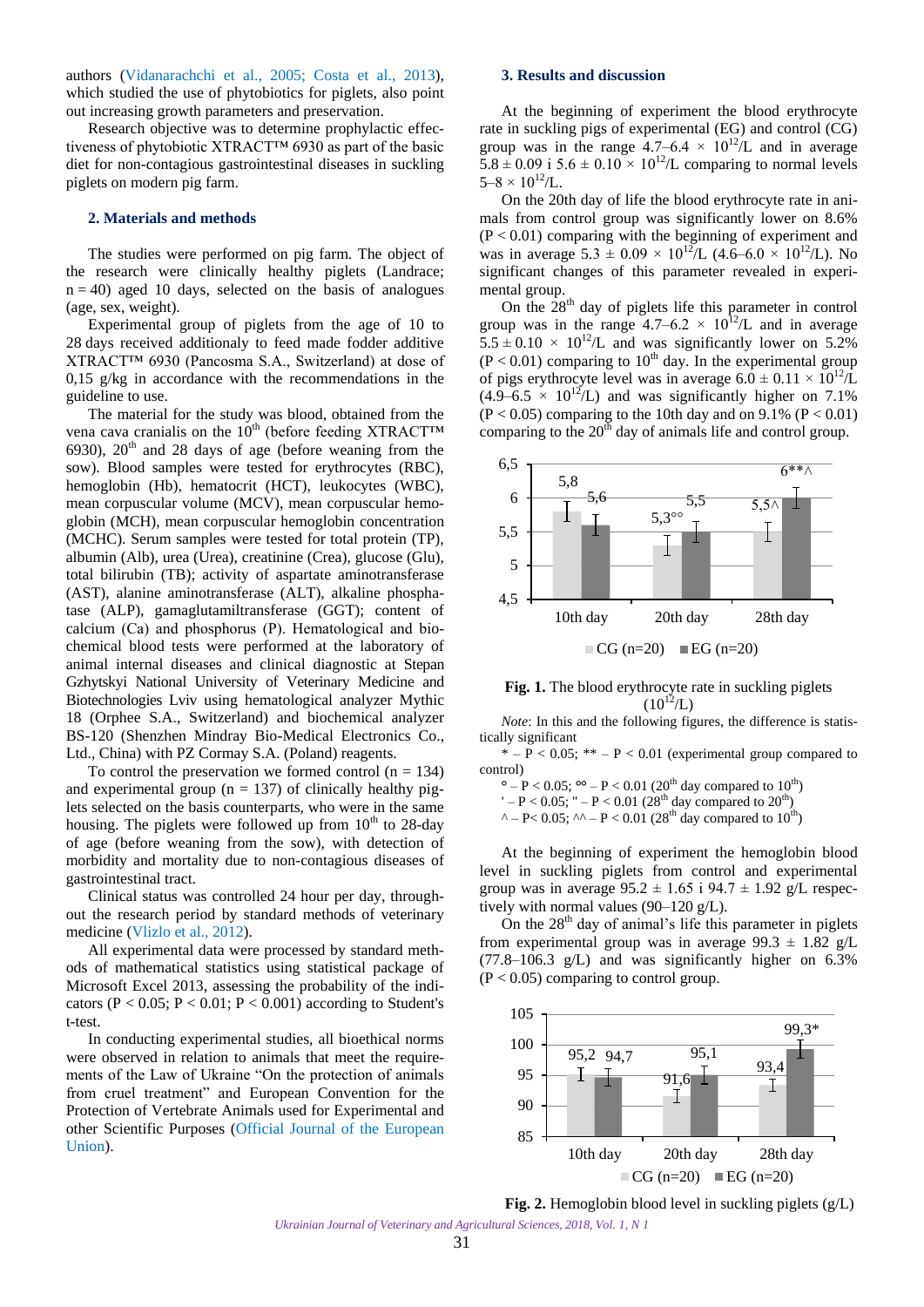At the beginning of experiment hematocrit in suckling piglets from control and experimental groups was in the range 28.6–41.4% and in average  $36.7 \pm 0.71$  i  $37.1 \pm 0.66$ % respectively with normal values 35–43%.

Feeding of XTRACT™ 6930 to suckling piglets contributed to increase of hematocrit in blood of experimental group on 28<sup>th</sup> day and was in average 39.2  $\pm$  0.63% (33.2– 42.6%) and was significantly higher on 7.1 ( $P < 0.01$ ) and 5.7% (P < 0.05) comparing to  $20<sup>th</sup>$  and  $10<sup>th</sup>$  days, and on 9.5% (P < 0.01) comparing to control group –  $35.8 \pm 0.68\%$  $(30.5 - 41.3\%)$ .



**Fig. 3.** Hematocrit blood value in piglets (%)

During whole experiment in piglets from control and experimental groups MCV was within physiological fluctuations (50–68 fl).

Decrease of MCH was determined in 10% of piglets 10 days old in control and experimental groups with normal value 16–21 pg. Percentage of animals from control with decrease of MCH during whole experiment remained without changes, while in control group it increased to 20% on the  $28<sup>th</sup>$  day of life.

According to blood tests at the beginning of experiment 10% of piglets from control and experimental groups had erythrocytopenia, oligochromemia, low hematocrit and MCH, which indicates development of anemia. On the  $28<sup>th</sup>$ day of life percentage of animals with this parameters in experimental group did no change, while in control group increased to 20% and symptoms of anemia were diagnosed.

Dynamics of parameters can be explained by peculiarities of piglets in suckling period. As it is known, critical status of organism is on 18–20 day of life, when amount of nutrients in mother's milk decrease, colostral antibodies fall, and lead to second phase of insufficiency of immune system. At this age low amount of ferum comes from mother's milk and disturbs normal microflora of the gastrointestinal tract and activated pathogenic. On the background of decreased general resistance and immune reactivity anemia and diseases of the gastrointestinal tract develop.

That is why we used phytobiotic XTRACT™ 6930 with preventive measures, which had positive influence on oxygen-transport function of blood, hemoglobin synthesis and erythrocytopoesis in animals, as indicated by the number of erythrocytes, MCH and hematocrit in blood of suckling piglets from experimental group [\(Trckova et al., 2014;](#page-4-0) [Czech et al., 2018\)](#page-4-0).

Feeding of phytobiotic XTRACT™ 6930 had also positive influence on leukopoesis, as indicated by increased leukocyte rate in blood of suckling piglets from experimental group within physiological fluctuations (8–16 G/l) on 20<sup>th</sup> and 28<sup>th</sup> days of life on 13.6% (P < 0.05) and 19.6%  $(P < 0.001)$  respectively, comparing to control group.

Increase of leukocyte rate can be caused by stimulation of non-specific resistance in piglets, which plays main role in defence of animals during early ontogenesis. As it is known, stabilization of phagocytic activity of leukocytes occurs during first months of age, when the body of pigs is able to synthesize most humoral factors of protection (Zhu [et al., 2016](#page-4-0)).



**Fig. 4.** The leukocyte rate in blood of suckling piglets  $(G/I)$ 

As a result of XTRACT™ 6930 use in suckling piglets we observed marked decrease (Table 1) of total serum protein on  $20<sup>th</sup>$  day, but on 28 day of life this parameter was significantly ( $P < 0.01$ ; 0.05) higher compared to 20<sup>th</sup> and  $10^{th}$  day 5.7% and 3.8% respectively. Albumin level was significantly (P < 0.01; 0.05) higher on day  $28<sup>th</sup>$  day compared to  $10^{th}$  and  $20^{th}$  day 12.5% and 10.0% respectively. The increase of these indicators was within the physiological normal levels, which indicates the intensification of many endogenous and exogenous substances transport (Ma [et al., 2015;](#page-4-0) Zhu [et al., 2016](#page-4-0); [Yang et al., 2016\)](#page-4-0).

The intensity of protein metabolism in piglets was evaluated by the content of serum urea.

Serum urea levels in suckling pigs was significantly  $(P < 0.001)$  decreased on the 20<sup>th</sup> and 28<sup>th</sup> days compared to levels the beginning of the experiment, 24.0% and 30.6% respectively. Reduction of urea in the blood serum of experimental piglets is apparently caused by increased protein metabolism during suckling period ([Zhu et al., 2016;](#page-4-0) [Yang](#page-4-0)  [et al., 2016\)](#page-4-0).

Regardless serum creatinine of piglets on  $20<sup>th</sup>$  day, it was increased (P < 0.001) comparing to  $10^{th}$  day to 20.7%, and on  $28<sup>th</sup>$  – to 23.6%. This metabolite positively correlates with the intensity muscle tissue growth, thus suggesting a higher intensity of synthetic processes in muscles during suckling period ([Zhu et al., 2016\)](#page-4-0).

Serum glucose was significantly ( $P < 0.05$ ) higher on the  $28<sup>th</sup>$  day of age comparing to the beginning of the experiment, which indicates increased use of fatty acids in energy metabolism ([Ma et al., 2015\)](#page-4-0).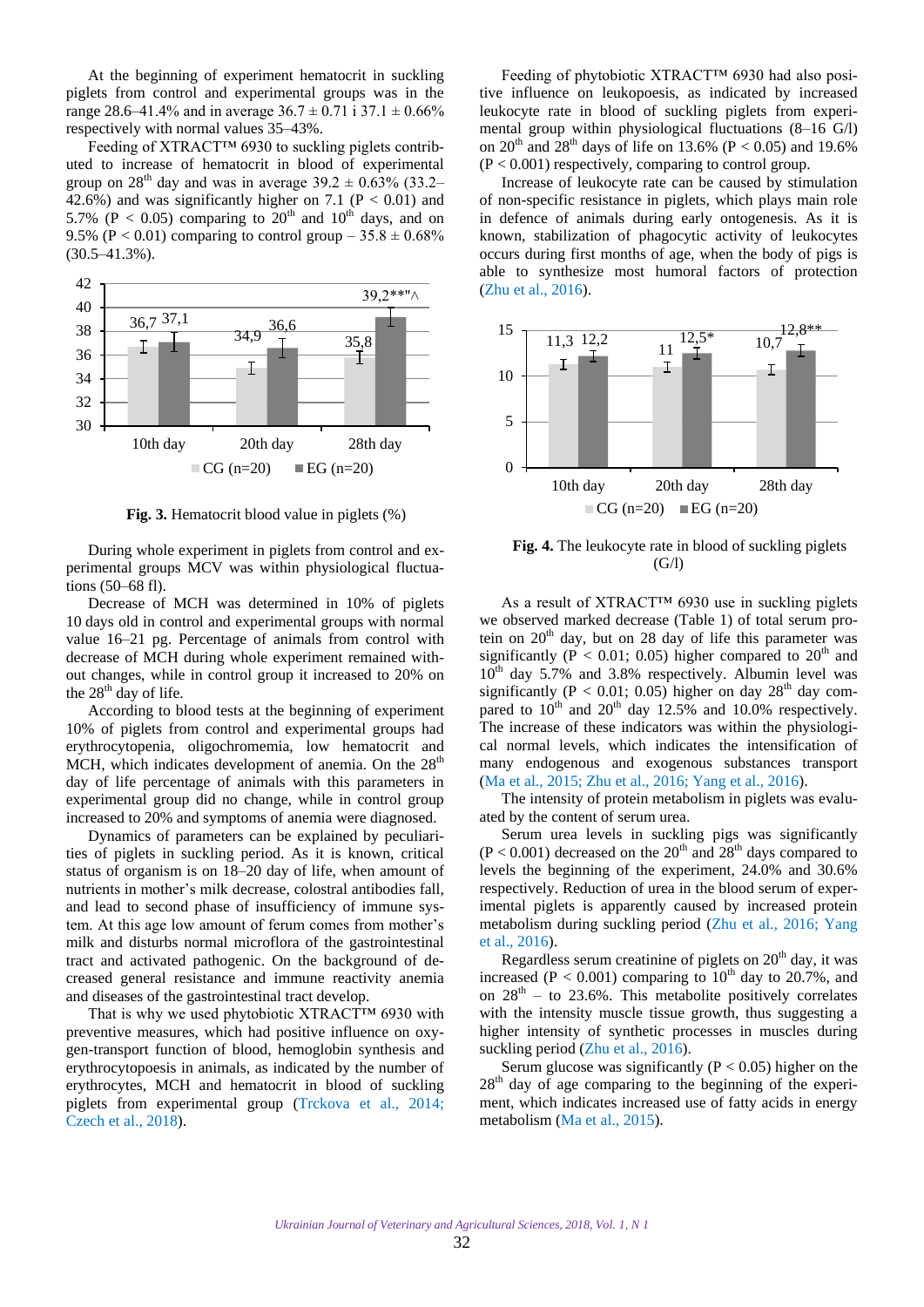<span id="page-3-0"></span>**Table 1** Serum biochemical parameters in experimental group of piglets ( $M \pm m$ ; n = 20)

| Parameter             | Age, day         |                      |                                   |  |
|-----------------------|------------------|----------------------|-----------------------------------|--|
|                       | 10               | 20                   | 28                                |  |
| TP, g/l               | $65.9 \pm 0.79$  | $64.7 \pm 0.87$      | $68.4 \pm 0.69$ ° $\sim$          |  |
| Alb, $g/l$            | $35.1 \pm 0.92$  | $35.9 \pm 0.44$      | $39.5 \pm 0.97$ °°                |  |
| Urea, mmol/l          | $4.9 \pm 0.15$   | $3.7 \pm 0.13$ ***   | $3.4 \pm 0.12$ °°                 |  |
| Crea, mkmol/l         | $96.7 \pm 1.59$  | $116.7 \pm 3.04$ *** | $119.5 \pm 1.92$ °°°              |  |
| Glu, mmol/l           | $5.4 \pm 0.14$   | $5.7 \pm 0.16$       | $5.9 \pm 0.13$ °                  |  |
| TB, mkmol/l           | $6.3 \pm 0.12$   | $5.8 \pm 0.15$ *     | $5.4 \pm 0.12$ °°                 |  |
| ALT, U/l              | $39.9 \pm 0.84$  | $30.7 \pm 0.88$ ***  | $29.7 \pm 0.71$ °°                |  |
| AST, U/l              | $53.6 \pm 0.81$  | $33.2 \pm 1.06$ ***  | $31.6 \pm 0.51^{\circ\circ\circ}$ |  |
| ALP, U/l              | $163.4 \pm 2.67$ | $146.9 \pm 1.77$ *** | $145.2 \pm 1.35$ °°°              |  |
| GGT, U/I              | $48.7 \pm 0.85$  | $25.6 \pm 0.99$ ***  | $24.1 \pm 0.87$ °°                |  |
| Ca, mmol/l            | $2.8 \pm 0.05$   | $2.7 \pm 0.03$       | $2.7 \pm 0.06$                    |  |
| $P, \, \text{mmol/l}$ | $2.6 \pm 0.09$   | $2.2 \pm 0.06$ **    | $2.2 \pm 0.04$ °°°                |  |

*Note*:  $* - P < 0.05$ ;  $** - P < 0.01$ ;  $*** - P < 0.001$  (20<sup>th</sup> day compared to 10<sup>th</sup>)

 $^{\circ}$  – P < 0.05;  $^{\circ}$  – P < 0.01;  $^{\circ}$   $^{\circ}$  – P < 0.001 (28<sup>th</sup> day compared to 10<sup>th)</sup>

^ – P < 0.05; ^^ – P < 0.01; ^^^ – P < 0.001 (28<sup>th</sup> day compared to 20<sup>th</sup>)

Level of total bilirubin in serum of suckling piglets was significantly (P < 0.05; 0.001) decreased on 20<sup>th</sup> and 28<sup>th</sup> day to 7.9% and 14.3% respectively compared to  $10<sup>th</sup>$  day. Reduction of this indicator was not pathological as levels were within physiological norms ([Ma et al., 2015](#page-4-0); [Zhu et al.,](#page-4-0) [2016;](#page-4-0) [Yang et al., 2016](#page-4-0)).

The use of XTRACT™ 6930 in feeding of piglets decreased serum aminotransferases activity comparing to the beginning of experiment. Thus, the activity of ALT decreased on  $20^{th}$  day to 23.1% and on  $28^{th}$  day to 25.6%  $(P < 0.001)$ . The activity of AST also decreased on  $20<sup>th</sup>$  and  $28<sup>th</sup>$  day to 38.1% and 41.1% respectively (P < 0,001). This indicates a positive impact of feed additive on functional condition of the liver.

High activity of alkaline phosphatase in pigles at the beginning of the experiment is caused by intense synthesis of osteoblasts in bone tissue due to active process of growth ([Yang et al., 2016](#page-4-0)). The activity of alkaline phosphatase in the serum of piglets significantly  $(P < 0.001)$  decreased on  $20<sup>th</sup>$  and  $28<sup>th</sup>$  day comparing to  $10<sup>th</sup>$  day 10.1% and 11.1% respectively.

At the beginning of the experiment serum GGT activity in piglets was high (Table 1) due to the first portion of colostrum intake, which has a high degree of activity of this enzyme ([Ma et al., 2015\)](#page-4-0). After feeding XTRACT™ 6930 activity of GGT in serum to decreased to  $50.5\%$  (P < 0.001) on  $28<sup>th</sup>$  day comparing to  $10<sup>th</sup>$  day, and to 47.4% on  $20<sup>th</sup>$  day comparing to  $10<sup>th</sup>$  day.

Evaluation of serum calcium levels in piglets, fed by phytobiotic feed additive, did not reveale significant changes. However, the content of inorganic phosphorus was significantly ( $P < 0.001$ ) decreased to 15.4% within physiological norms on 20<sup>th</sup> day and remained at constant level. The high content of inorganic phosphorus on  $10<sup>th</sup>$  day confirms its increased content in newborns when fed colostrum and milk.

The use of feed additive XTRACT™ 6930 in experimental group (EG) of piglets reduced their morbidity and mortality from non-contagious diseases of the gastrointestinal tract and thus increased their preservation in suckling period to 6.8% compared to control group (CG) animals (Table 2).

### **Table 2**

Prophylactic effectiveness of XTRACT™ 6930 for noncontagious diseases of the gastrointestinal tract of piglets during the period of experiment

| quantity | %          | quantity | $\%$ |
|----------|------------|----------|------|
|          |            |          |      |
|          | 28.4<br>38 |          |      |
|          | 18.9<br>26 |          |      |
|          |            |          |      |

#### **4. Conclusions**

1. Used phytobiotic XTRACT™ 6930 with preventive measures, which had positive influence on erythrocytopoesis in animals, as indicated by the number of erythrocytes, MCH and hematocrit in blood of suckling piglets from experimental group.

2. Feeding of XTRACT<sup>™</sup> 6930 had also positive influence on leukopoesis, as indicated by increased leukocyte rate in blood of suckling piglets from experimental group within physiological fluctuations.

3. Application of suckling piglets phytobiotic feed additive XTRACT™ 6930 for 18 days resulted in a positive impact on metabolism: increased levels of total protein, albumin, glucose serum; reduced levels of urea, phosphorus; reduced the activity of ALT, AST, ALP and GGT.

4. Using of phytobiotic XTRACT™ 6930 for piglets of experimental group increased their preservation in suckling period due to lower morbidity and mortality from noncontagious diseases of the gastrointestinal tract.

### **References**

Jayaraman, B., & Nyachoti, C.M. (2017). Husbandry practices and [gut health outcomes in weaned piglets: A review.](https://doi.org/10.1016/j.aninu.2017.06.002) *Animal Nutrition*, 3(3), 205–211. doi: 10.1016/j.aninu.2017.06.002.

- [Solà-Oriol, D., & Gasa, J. \(2017\). Feeding strategies in pig produc](https://doi.org/10.1016/j.anifeedsci.2016.07.018)tion: Sows and their piglets. *Animal Feed Science and Technology*, 233, 34–52. doi: 10.1016/j.anifeedsci.2016.07.018.
- [Pluske, J.R., Turpin, D.L., & Kim, J.C. \(2018\). Gastrointestinal](https://doi.org/10.1016/j.aninu.2017.12.004)  tract (gut) health in the young pig. *Animal Nutrition*, 4(2), 187– 196. doi: 10.1016/j.aninu.2017.12.004.
- Holman, D.B., & Chénierab, M.R. (2015). Antimicrobial use in [swine production and its effect on the swine gut microbiota and](https://doi.org/10.1139/cjm-2015-0239)  antimicrobial resistance. *Canadian Journal of Microbiology*, 61(11), 785–798. doi: 10.1139/cjm-2015-0239.

*Ukrainian Journal of Veterinary and Agricultural Sciences, 2018, Vol. 1, N 1*